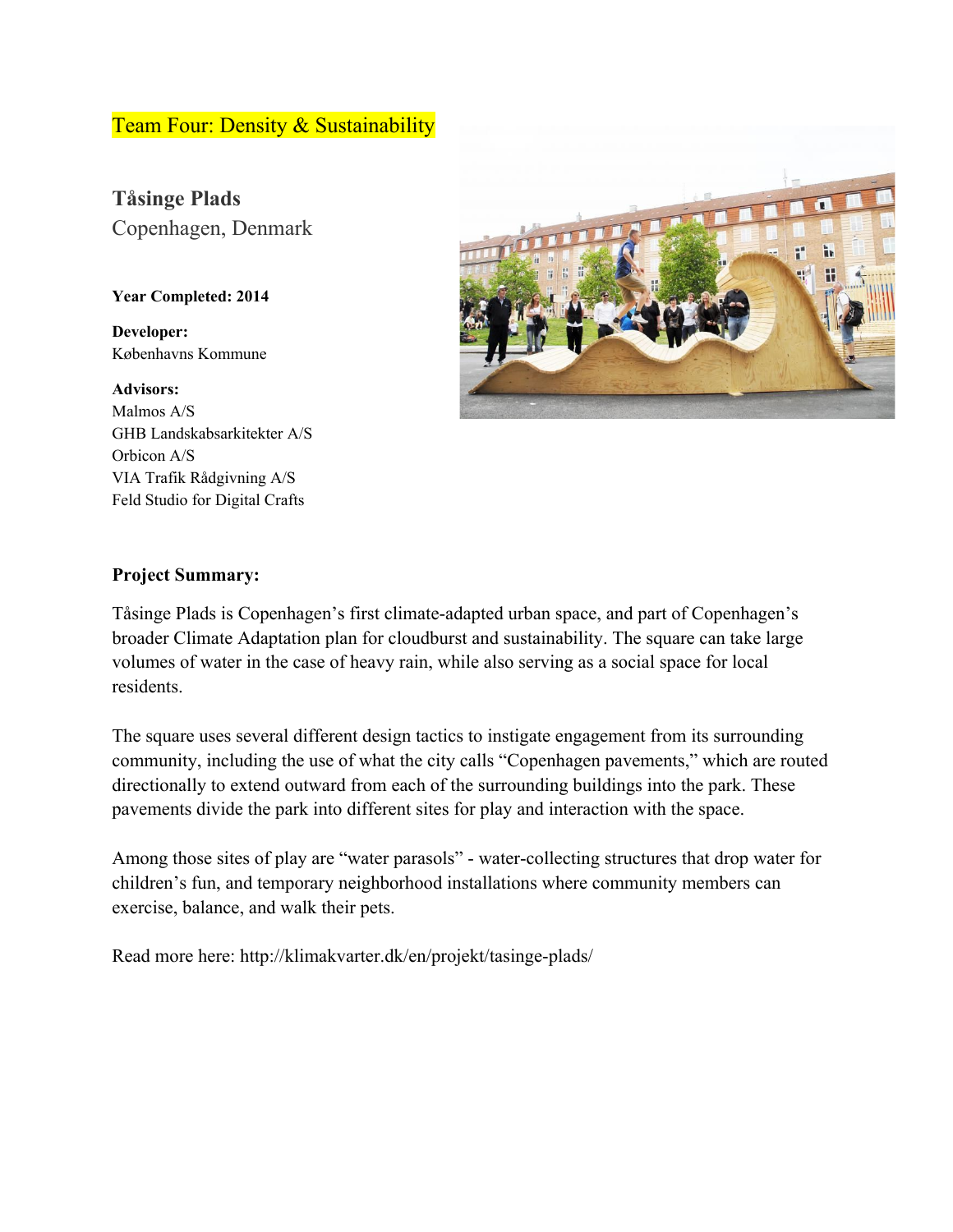Team Four: Density & Sustainability

**Group Leader:** Pelle Lind Bournonville, Realdania\* with René Sommer Lindsay **Volunteer:** Colm O'Sullivan

# **Team Members**:

Kasia Chwalbinska-Kusek (BuroHappold) Louis Becker (Henning Larsen) Kirsten Murray (Olson Kundig) Tomas Stokke (Haptic Architects) Douglas Healy (Credit Suisse) **David van der Leer (Van Alen Institute)** Ole Schroeder, TREDJE NATUR Christian Nyerup Nielsen, Ramboll Group Morten Jastrup, Sustainability expert Jeroen Ebus, Lapinus Daan de Kubber, Lapinus Jens Lyager, ROCKWOOL Group

## **Mode of Transportation: Bicycle**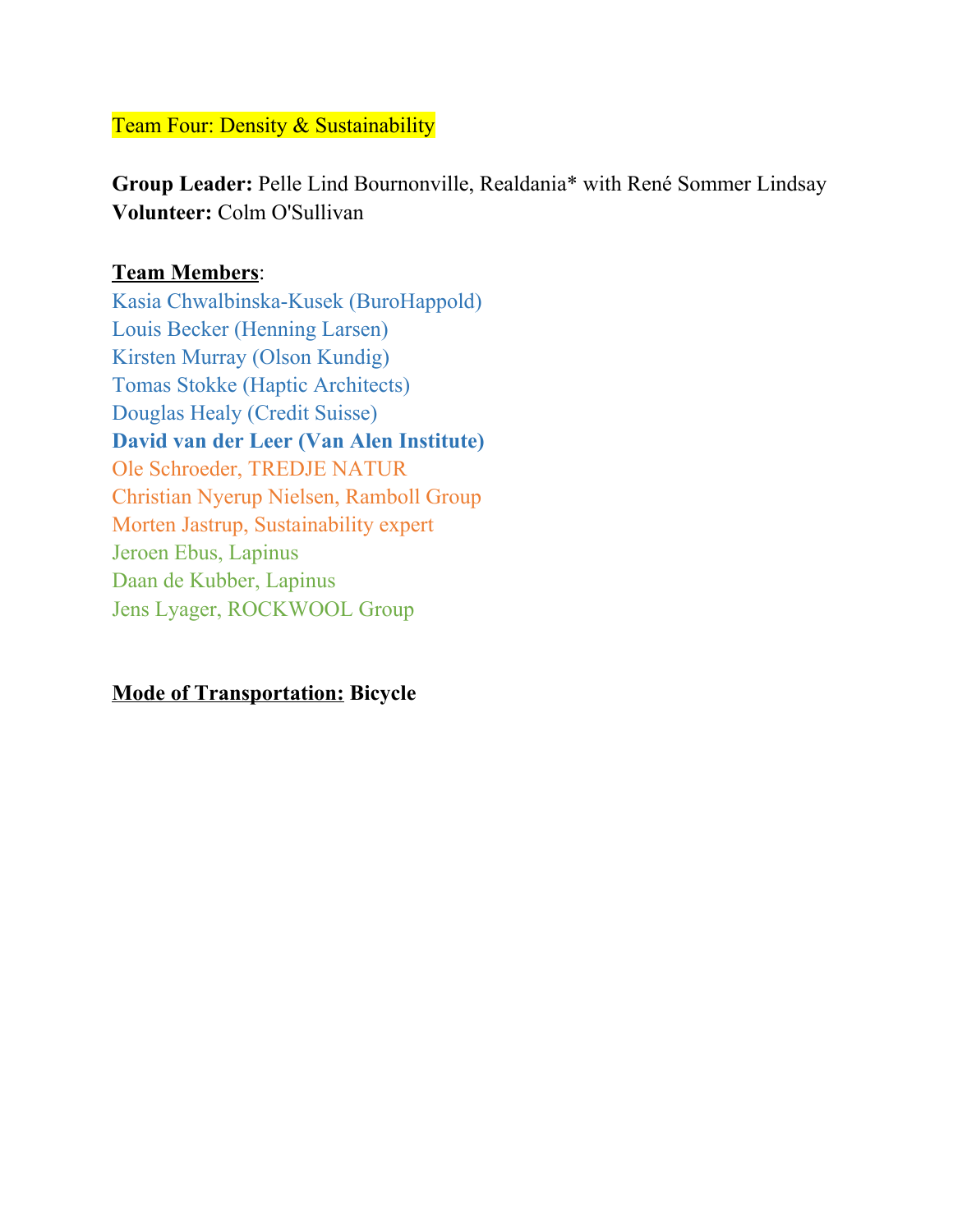# Team Four: Density & Sustainability

### **Prompts: Site Visit**

15 MN Rene presents the space, explains the project

30 MN Team walks around the site, and answers the following questions

What unique design elements to the square invite passersby to interact with one another? (Write or sketch)

Who is Tåsinge Plads made for? What design elements give clues to the intended demographic for its use? (Write or sketch)

- When do you think this space would be the busiest? The quietest?
- Where in the design of the square is there evidence of user input?
- Where is the square:

a) Alleviating some of the stresses of density in the surrounding neighborhood?

b) Providing opportunities for increased density in the surrounding neighborhood?

· How do safety elements in the design of the square (for bikers, pedestrians) impact its potential to alleviate density for the surrounding neighborhood?

· How does the square accommodate all types of transportation?

How does the square fit within its context? If you were to design a similar square in another part of the world, what would change? What would stay the same? What here is influenced by policies unique to Copenhagen, and what is influenced by design?

### **Prompt: Afternoon Session**

As a group, pick either:

1) A bustling boulevard in another European city

2) Another main street in Copenhagen with a central square

The project must be in a city that most team members know and have visited.

Consider the design elements and responses from your morning site visit to Tåsinge Plads, as well as the knowledge of Copenhagen from your local team members. Work together to write a 200-word abstract and draw an accompanying sketch that enhances the square you choose so that it can accommodate a dense, bustling, and sustainable surrounding neighborhood in 2060, long after climate change has begun to affect our daily weather project. Be sure your design:

- Accommodates a multigenerational, diverse population of people
- Includes flexible programming and play stations for local interpretation
- Welcomes strangers to interact with one another in new ways
- Incorporates tricks for climate adaptation in ways that even the user may not notice or

expect, looking at the play spaces of Tåsinge Plads for inspiration